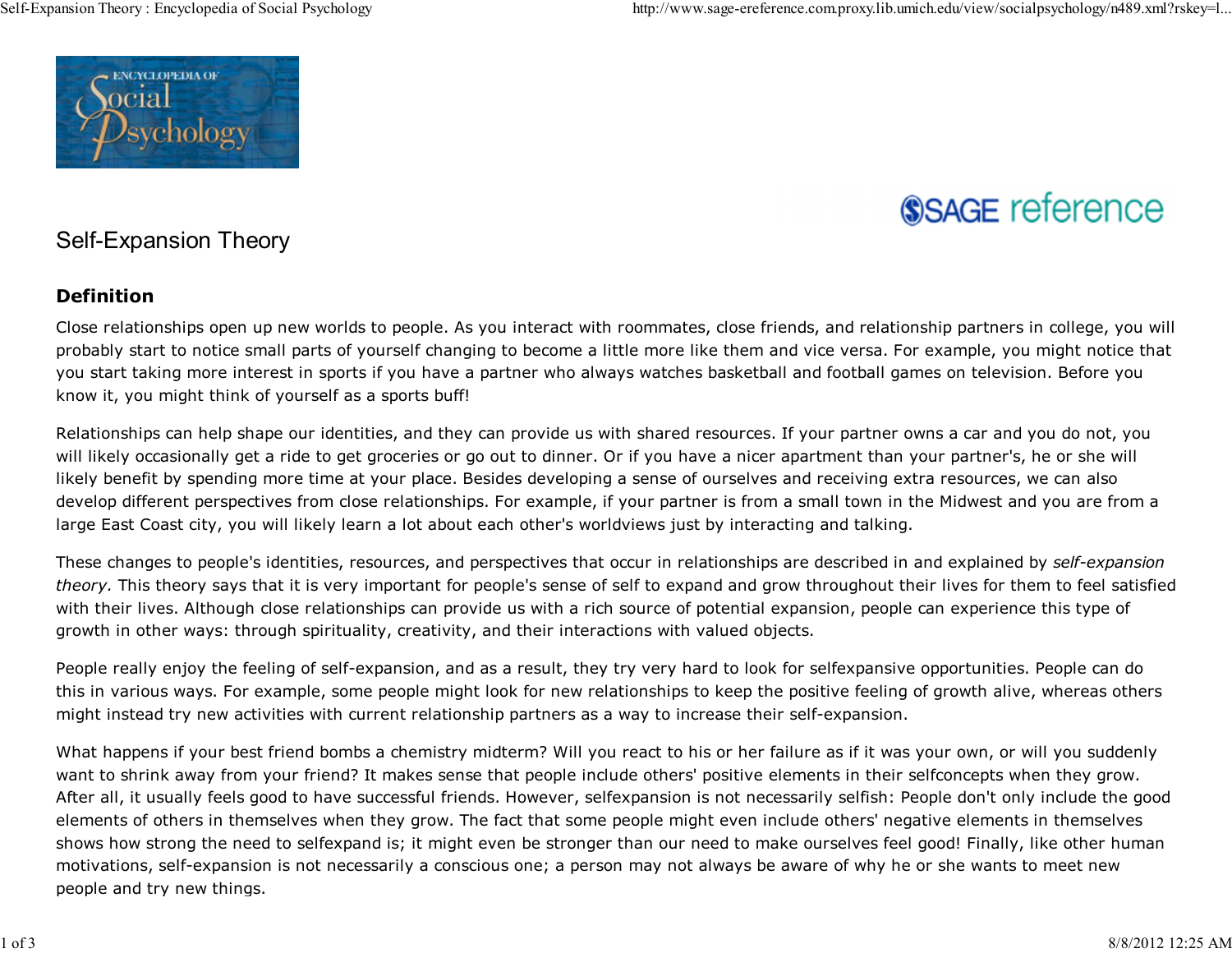#### **Background and History**

The motivation to self-expand is tied to people's ability to accomplish their goals, thus self-expansion is related to psychological models ofself-efficacy, intrinsic motivation, self-actualization, and the selfimprovement motivation. The idea that the self is created through relationships with close others goes back to Martin Buber's conception of the "Thou" and "I" uniting and is also related to George Herbert Mead's work on social interactions. Carl Jung believed that relationship partners could draw out otherwise hidden aspects of the self to create greater wholeness, and Abraham Maslow thought that loved ones could be included in people's self-concepts. Within social psychology, FritzHeider's concept of the unit relation that can form between close others comes closest to Art and Elaine Aron's recent idea of inclusion ofothers in the self.

#### **Research Evidence**

One of the most common ways that humans selfexpand is through their relationships with others. In relationships, people can feel distantand completely different from the other person, or they can feel a close sense of oneness called *psychological overlap.* Psychological overlap with close others is measured with the Inclusion of Other in the Self Scale, which is a set of seven pairs of circles with gradually increasinglevels of overlap. Participants are asked to select the pair of circles that most represents their relationship.

This scale measures both feelings of closeness and behaviors related to closeness. Psychological overlap as measured by this scale is stronglyrelated to relationship satisfaction, commitment, relationship investment and importance, and the percentage that dating partners use thepronouns *we* and *us* when discussing their relationship. This scale also predicts whether people stay in a relationship in a 3-month posttest.

According to research, the idea that the self expands through relationships can be taken literally. For example, people in close relationships describe their self-concepts with more complexity do than those who are not in close relationships. As well, people who report falling in lovedescribe themselves with more different domains of self-content compared with their baseline "not in love" state and compared with thosewho are not in love.

Relationships high in self–other overlap are characterized by expanded identities, resources, and perspectives from the relationship partner.When the self expands to include another, people may even confuse their own personality traits and memories with close others' traits andmemories. Identity and self-knowledge literally overlap with a highly overlapped other.

In a sense, there is also a literal overlap of resources and possessions with highly overlapped others, perhaps reflecting an awareness ofshared outcomes. People treat close others as if they are indistinguishable from themselves: They allocate more resources to close others,giving approximately equal amounts to themselves and their partner when the partner in a money allocation game is a close other but givingmore to themselves when the partner is an acquaintance or stranger.

Self-expansion theory also suggests that people may make more situational and less dispositional attributions to explain the behavior of closeothers, an evaluation more consistent with how information is processed about the self. For example, when your best friend fails on a chemistry test, you will likely consider situational variables that affected your friend's performance (e.g., having a cold that day) in the sameway that you would for yourself, rather than making trait-based attributions as you would for strangers or acquaintances (e.g., they are